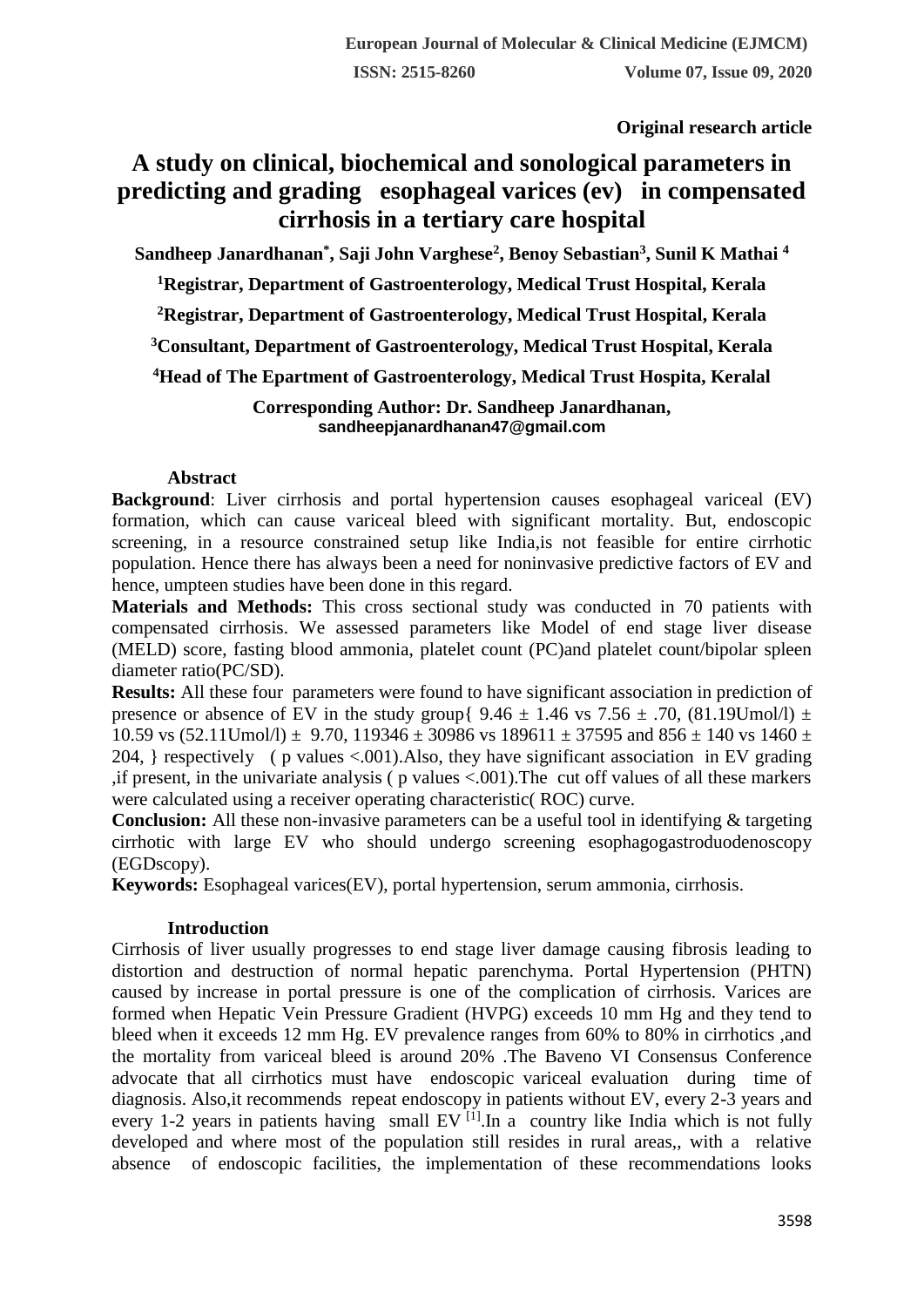unattainable and not ideal for clinical practice. To curtail the unnecessary endoscopies in cirrhotics without varices, several studies have evaluated possible non-invasive markers of EV. Most of them concluded that, by selecting patients on basis of a few laboratory and/or ultrasonographical parameters, an good number of screening endoscopies can be safely avoided, while also keeping the rate of undiagnosed EV, with a risk of bleed, acceptably  $low^{[2]}$ . However, the predictability of most if not all non-invasive parameters, is still unsatisfactory, and none of them till now are recommended for use in practice.

Thrombocytopenia often seen in association with chronic liver disease and EV, is probably a reflection of the degree of portal hypertension. Splenic sequestration and antibody-mediated destruction platelet culling has been implicated as the major causative factors. Alternate mechanisms involved are reduction in production of liver-specific thrombocytopoietic growth factor. presence of antithrombocytic antibodies and thrombocyte associated immunoglobulin. The use of splenic diameter (SD) to predict variceal presence has several advantages. It can be easily calculated at routinely biannual US screening for Hepatocellular carcinoma(HCC) in cirrhotics, and also can be easily done on outpatient basis. platelet count(PC) alone as a non-invasive predictor of EV can sometimes cause confounding results as the cause cannot sometimes be solely attributed to portal hypertension. Hence using, PC/SD ratio negates this disadvantage because it "normalizes" platelet count to splenic sequestration [3,4].

From the last decade, various studies have emerged which indicate that serum ammonia can be used as a predictor of EV. Normal range of the fasting venous ammonia is 20-65 µmol..Probable mechanism is by the fact that portal hypertension contributes to slow, but progressive hepatic insufficiency. High serum ammonia levels are significant, because they are an ominous pointer to impending hepatic decompensation; In other words, less blood reaches the liver causing diminished hepatic reserve. Ammonia also augments vascular tone by promoting influx of extracellular calcium via voltage-dependent calcium channel<sup>[5]</sup> The present study was intended to see the correlation of aforementioned parameters in predicting and grading of EV, if present in compensated cirrhotics of different etiologies in a tertiary care hospital in a city by the name of Kochi,in ,South India.

#### **Materials & Methods**

This was a single centre cross sectional observational study conducted in department of gastroenterology, Medical Trust Hospital Kochi, Kerala over a period of one year (January 2017 to January 2018). After obtaining approval from institutional ethics committee and obtaining informed consent from the patient, 70 consecutive adult compensated cirrhotic (both inpatients and outpatients)in gastroenterology and other departments were recruited for the study. Compensated Cirrhosis was detected by physical, laboratory and radiological evaluation. Patients with decompensated liver disease or malignancy (hepatocellular carcinoma or HCC), recent upper GI(gastrointestinal) bleed, who underwent previous medical, endoscopic or surgical intervention for portal hypertension, were excluded. Also excluded were patients having portal vein thrombosis on ultrasonography, patients with advanced co morbidities like cardiopulmonary and renal diseases

For all patients included in the study, etiological work up for cirrhosis was done. Serological tests for viral hepatitis (hepatitis B&C), serum ferritin levels, serum ceruloplasmin and ANA (antinuclear antibody) were done for all patients and other autoimmune profile done in relevant patients.

Laboratory examination included complete blood count including platelet count, complete liver function tests. MELD (Model for end stage liver disease) score and Child Pugh Turcotte staging were done for all patients <sup>[6,7]</sup>. Fasting venous blood ammonia was quantified for all subjects. 5ml of peripheral venous blood was obtained from each subject without tourniquet and collected into an EDTA evacuated tube. Ammonia level was quantified in plasma by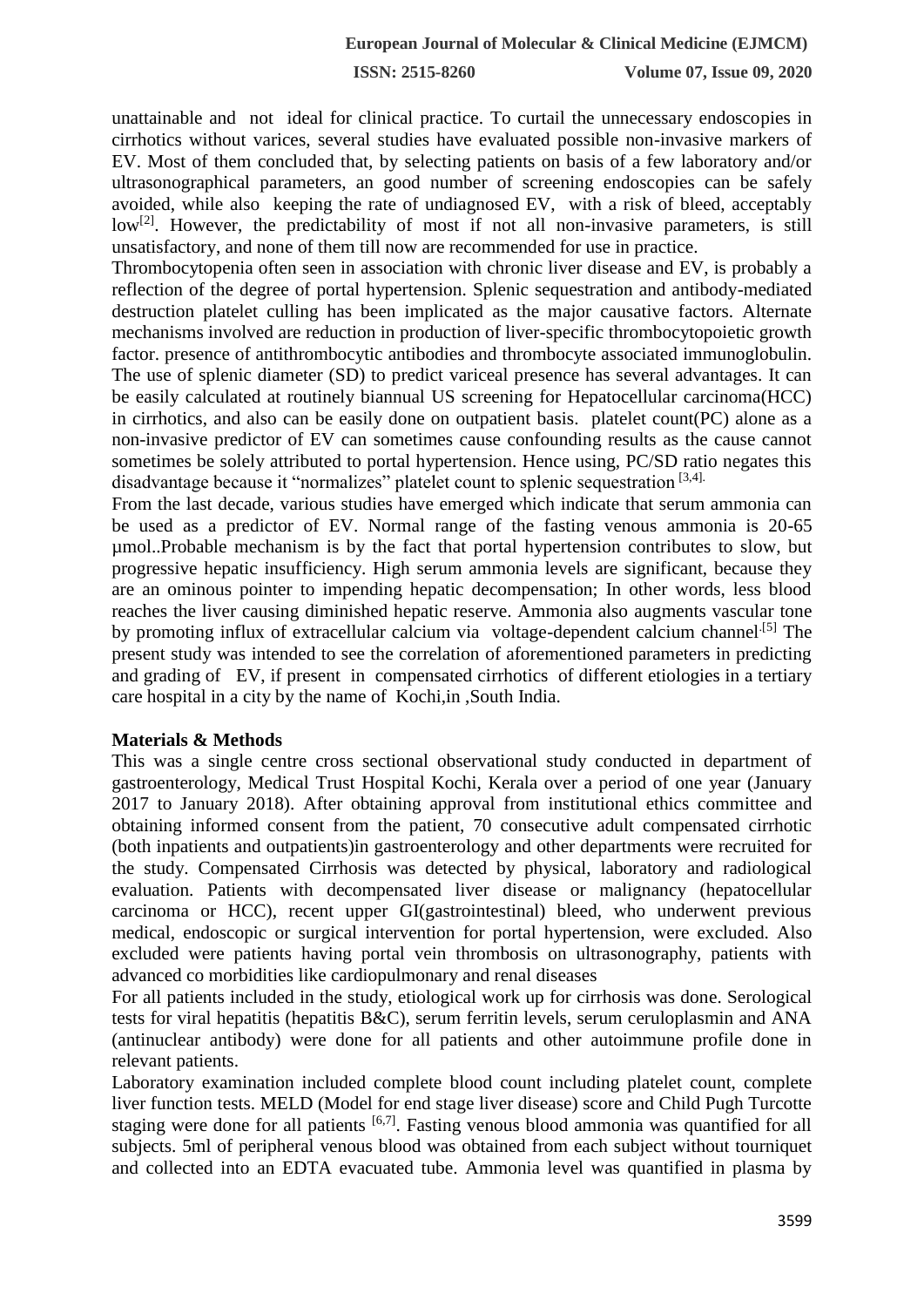vitros amon slide method. All patients had endoscopic examination done by an expert gastroenterologist using Olympus Evis Exera III clv-190 system and were evaluated for EV. EV was graded according to the Japan Research Society for Portal Hypertension system  $[8]$ . After this, Doppler ultrasound examination was performed by an expert radiologist using 3.5Mhz transducer (Toshiba Nemio,30). It was conducted upine position during quiet respiration ,and splenic bipolar diameter measured in cm and platelet count/splenic diameter ratio was charted. Both gastroenterologist and radiologist were blinded to each other's results.

#### **Statistical Methods**

As per published reports, prevalence of EV among cirrhotics is taken as 60 to 80% with a confidence rate of 95% with an error estimate of 12%The minimum sample size worked up for this study was 65 using the formula  $N=Z2*P*Q/D2$  where N=sample size Z=confidence coefficient. Chi-square test or Fisher's Extract test was used to compare the categorical variables with Oesophageal varices. Independent t-test of Mann-whitney U test was used to compare the continuous variables by Oesophageal varices. One-way ANOVA with post hoc Tukey was used to compare the continuous variable by oesophageal varices Grade. Receiving Operating Characteristic Curve (ROC Curve) was used to find best cut-point of diagnostic values that maximize sensitivity and specificity. The Analysis was done using IBM software SPSS version 20.0 for windows.A p value <0.05 was considered statistically significant.

#### **Results**

A total of 70 compensated cirrhosis cases were enrolled of which 52 patients (74%) had oesophageal varices & 18 (26%) did not have varices. Of the total cases 83% were male patients & 17% were female patients. No significant gender distribution was noted in our study. Major etiologic factor for cirrhosis was alcohol consumption & NASH (Non Alcoholic steatohepatitis). T. 63% of Child Stage A & 100% of Stage B developed varices. Mean age of the enrolled cases was 53.71 years. No significant difference was found among those with and without varices. The mean MELD score was higher in variceal group compared to the non variceal group (p-value <.001) (Table 1). The mean platelet count was much lower in the variceal group cpmapred to those without varices (p-value <.001). The mean PC/SD ratio value was significantly lower in those who had varices as compared to those who did not have varices, ie ( p value <.001) Likewise fasting serum ammonia was significantly high in those who had varices when compared to non variceal group (p value  $\langle .001 \rangle$ (Table 1)

| Variables                              | <b>EsophagealVarices</b><br>Present $(n=52)$ |           | <b>EsophagealVarices</b><br>Absent $(n=18)$ |           | P value |  |
|----------------------------------------|----------------------------------------------|-----------|---------------------------------------------|-----------|---------|--|
|                                        | <b>Mean</b>                                  | <b>SD</b> | <b>Mean</b>                                 | <b>SD</b> |         |  |
| Age                                    | 54.42                                        | 7.47      | 51.67                                       | 6.03      | 0.162   |  |
| <b>MELD</b> Score                      | 9.46                                         | 1.46      | 7.56                                        | 0.70      | < 0.001 |  |
| PLC/SD                                 | 856.62                                       | 140.53    | 1460.28                                     | 204.74    | < 0.001 |  |
| PLT count(lakhs/mm <sup>3</sup> )      | 119346.15                                    | 30986.96  | 189611.11                                   | 37595.59  | < 0.001 |  |
| Fasting Ammonia ( $\mu$ mol/l)   81.19 |                                              | 10.59     | 52.11                                       | 9.70      | < 0.001 |  |

**Table 1: Univariate analysis of various non-invasive predictors of Oesophageal varices(EV) and association between presence and absence of EV**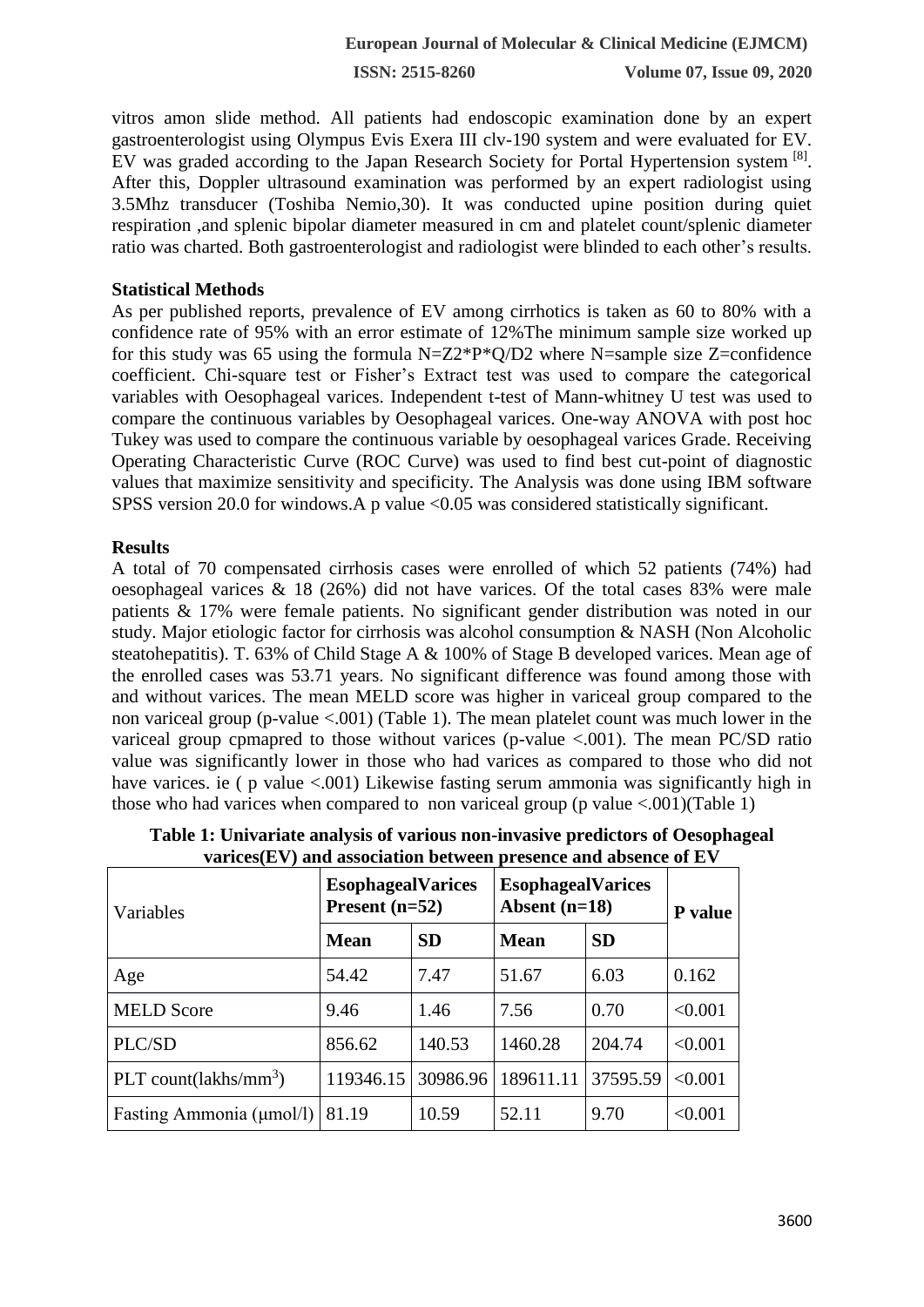#### **European Journal of Molecular & Clinical Medicine (EJMCM)**

**ISSN: 2515-8260 Volume 07, Issue 09, 2020**

There was statistical significance between serum ammonia values and grade of varices (p <0.001). The relationship between MELD score and variceal grading were directly proportional statistically significant  $(p<0.001)$ . There is statistically significant correlation between platelet count and grades of varices  $(p<0.001)$ . The mean platelet count in non variceal group was much higher than non variceal group and it was seen that there was an inverse relationship between platelet count and grade of varices (Table2)

| Table 2: Univariate Analysis of Association Between Various Non Invasive Predictors of |
|----------------------------------------------------------------------------------------|
| <b>Esophageal Varices And Grades Of Varices</b>                                        |

|                                    | <b>Esophageal varices Grade</b> |             |              |             |              |             |                    |             |             |  |
|------------------------------------|---------------------------------|-------------|--------------|-------------|--------------|-------------|--------------------|-------------|-------------|--|
|                                    | $0(n=18)$                       |             | $1(n=17)$    |             | $2(n=24)$    |             | $3(n=11)$          |             | p           |  |
|                                    | <b>Mean</b>                     | <b>SD</b>   | <b>Mean</b>  | <b>SD</b>   | <b>Mean</b>  | <b>SD</b>   | <b>Mean</b>        | <b>SD</b>   | value       |  |
| <b>MELD</b><br>Score               | 7.6                             | 0.7         | 8.6          | 1.3         | 9.7          | 1.4         | 10.4               | 1.1         | < 0.00<br>1 |  |
| PLC/SD                             | 1460.3                          | 204.7       | 904.9        | 89.1        | 890.5        | 131.2       | 708.2              | 132.2       | < 0.00<br>1 |  |
| Plt count                          | 189611.<br>-1                   | 37595.<br>6 | 145882.<br>4 | 19277.<br>2 | 117666.<br>7 | 24767.<br>9 | 82000.<br>$\theta$ | 12385.<br>5 | < 0.00<br>1 |  |
| Fasting<br>Ammoni<br>a $\mu$ mol/l | 52.1                            | 9.7         | 76.4         | 7.9         | 78.6         | 8.5         | 94.2               | 8.1         | < 0.00<br>1 |  |



## **Figure 1: ROC CURVE used to calculate cut off values for various noninvasive parameters**

## ROC CURVE AND DETERMINING CUT OFF FOR VARIOUS PARAMETERS

A receiver operator curve (ROC) was used to determine the cut off levels of various parameters that were ascertained as significant predictors of presence of varices and their grading. The following values were obtained for various parameters, as a cut off for predicting the presence or absence of EV..A cut-off of 64 micromol/L was obtained for serum ammonia with a sensitivity of 98.1% and specificity of 88.9%. The cut off for MELD score was 8.5 with a sensitivity, specificity of 71.2%, 88.9% respectively. The mean platelet count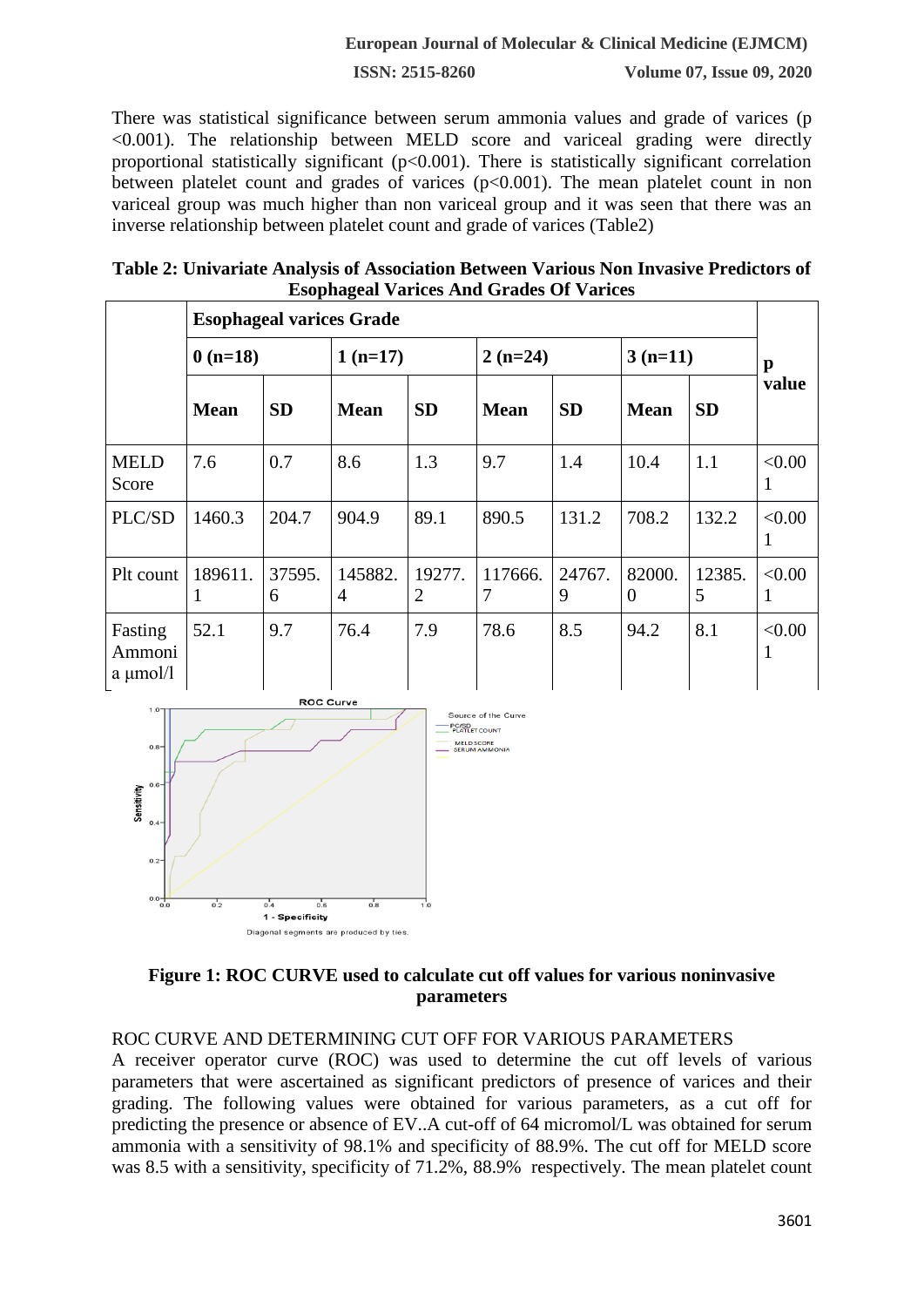which predicted the presence or absence of varices was 1,67,500 with sensitivity and specificity of 92.3% and 83.3% respectively. .The mean cut off for PC/SD (platelet count/spleen diameter) was calculated as 1124.5 with sensitivity, specificity of 98.1% and 94.4%, respectively.

#### **Discussion**

Several studies have been published on the non-invasive diagnosis of EV in patients with chronic liver disease.[9,10] Our study was aimed at identifying different clinical, laboratory, ultrasonic and doppler parameters in addition to identifying different indices and scores which can be used in prediction of the presence or absence of EV and their grades in our cirrhotic patients for the purpose of avoiding unnecessary endoscopy.<sup>[11]</sup> In this hospital based study conducted over a one year period, the prevalence of esophageal varices was found to be 74%. This is comparable with various studies which estimate that prevalence of EV in newly detected cirrhotics range from 60-80%..Of the 70 compensated cirrhotics,majority were males A male preponderance could be explained by the fact that increased incidence of ethanol induced liver disease in this study group. .Ethanol abuse was the most common etiology to be implicated (52%) followed by NASH and 4% each for Hepatitis B and C.We also had a single case of hemochromatosis as etiological agent .As far as other etiologies were concerned, they were not be found as causative factor for cirrhosis in our study. There was no evidence of coexisting aetiologies in our study. This is in agreement with etiological distribution shown in other studies from this part of the world .Chang MH et al found out that in a population of 736 subjects, 42.4% of cirrhosis etiology was ethanol abuse followed by viral hepatitis  $(41\%)$  <sup>[15]</sup>. The lower incidence of viral hepatitis may be explained the fact that sample size was low in our study.

MELD score was significantly associated with prediction and grading of varices (p<. oo1). The cut off MELD score for predicting varices was 8.5. This is in concordance with studies conducted by SafwatEslam et al who postulated that MELD was significantly increased in patients with EV. The lesser cut off value for MELD could be explained by the fact that our study included only compensated cirrhotics<sup>[16]</sup>. Our study also showed that thrombocytopenia was significantly correlating with presence and grading of EV. By using ROC curve analysis, cut off value for predicting varices was 167500. (sensitivity-91 and specificity-88%). Previous studies had suggested that platelet count can predict EV presence in cirrhotics, although discriminating threshold for varices varies used to vary widely, ranging from 68,000 to 160,000 with sensitivity from 62% to 100% and specificity of 18 to  $77\%^{[3,4]}$ . It has also been shown that PC/SD ratio is the one marker that has been consistently and independently associated with variceal presence. Giannini postulated that a PC/SD ratio cut off value of 909, had 100% negative predictive value in diagnosing EV presence.<sup>[3]</sup> Significantly, this result was also extrapolated in a sub group of compensated cirrhotics (PC/SD) ratio has a significant association with presence and grading of EV. The mean cut off for PC/SD was 1124.55 in our study.Jijo V Cherian et al postulated that in a subset of mainly alcoholic cirrhotics, the mean PC/SD cut off ratio for predicting varices was  $666^{[17]}$ . The higher cut off obtained in our study may be due to the fact that our subjects included only compensated cirrhotics.

The most sensitive noninvasive predictor tested in our study was fasting ammonia level. By analyzing the receiver operating characteristic (ROC) curve, the cut off levels of  $\geq 64$ mmol/L was found to predict the presence of EV with a sensitivity of 93.2% and a specificity of 94.6% .Studies by Tarantino et al and Hassan et al have noted that serum ammonia levels were significantly higher in cirrhotics with EV than those without, and ,ammonia levels above 65 μmol/L predicted the presence of EV with 100% sensitivity and 95% specificity<sup>[5,13]</sup>.Khonadker et al also had same results in similar setting. They postulated that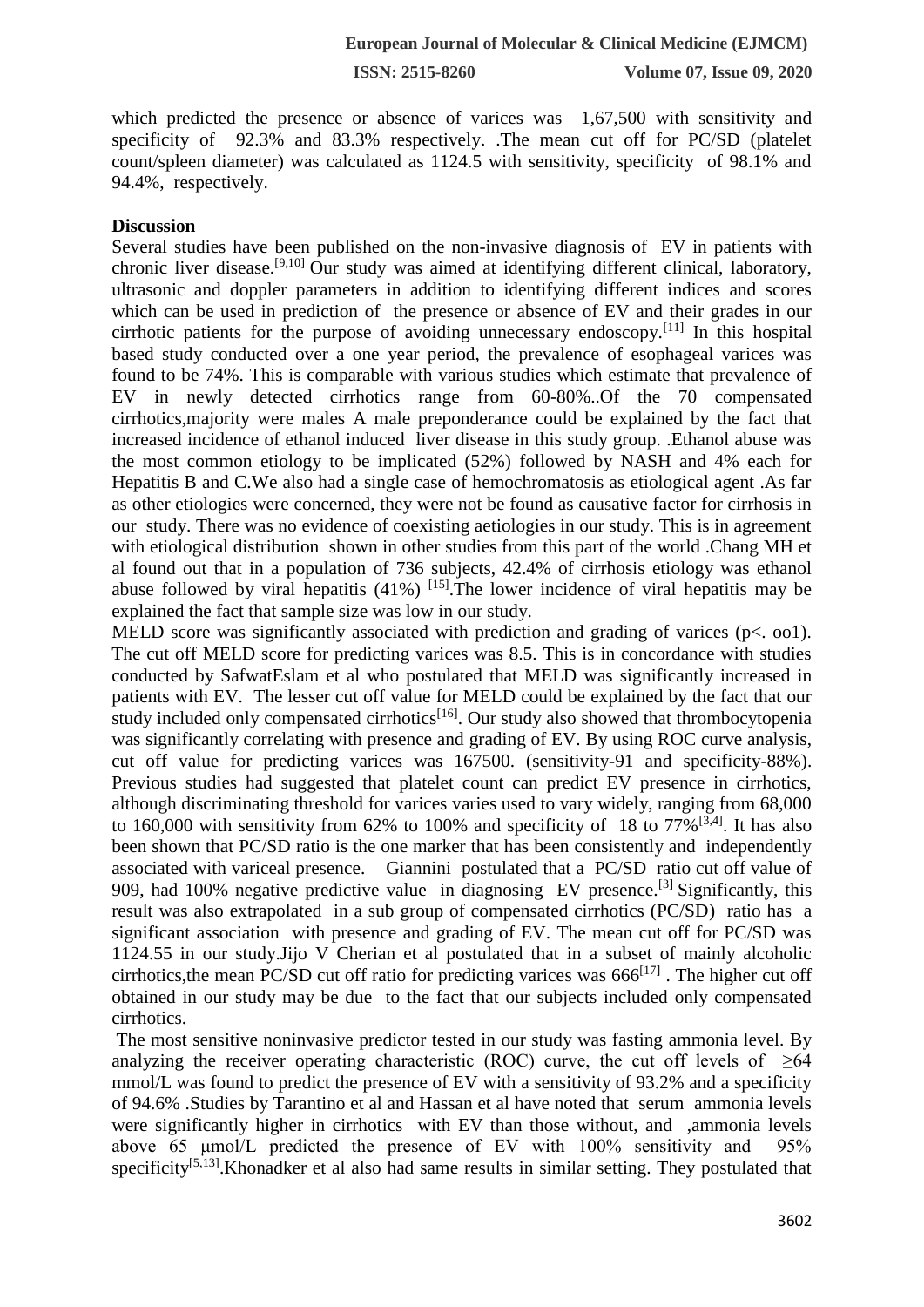blood ammonia levels of 63mmol and above had 95% sensitivity and 50%specificty in predicting large EV in compensated cirrhosis<sup>[14</sup>].

Our study has some unique features and strengths. To the best of our knowledge ,this was the first study done from this part of India where the study population was composed only of compensated cirrhotics as against similar such studies which included both decompensated and compensated cirrhotics. The prevalence of portal hypertension is low in compensated cirrhosis; hence the predictability of these parameters in compensated cirrhosis is more crucial. In the past such studies have focused on ability of these parameters in prediction of the presence and/or absence of EV in cirrhotics.There are very few studies which measured the ability of these parameters in grading the EV.Our study, does in fact investigate the role of these parameters in grading EV .And last but not the least all these parameters were studied are simple, bedside, cheap, noninvasive, objective,and easily reproducible in a resource constrained environment and ideal for follow up. Our study does have a few limitations.The sample size was relatively low. But this was because compensated cirrhotics rarely seek treatment themselves. And most of the cases were accidentally picked up and only a few volunteered to undergo all the battery of tests in the study. Also cirrhosis was diagnosed on clinical and sonological basis without the confirmation of a liver biopsy. But in our setting it is cumbersome to do a liver biopsy to confirm the diagnosis in all cirrhotics

## CONCLUSIONS AND RECOMMENDATIONS

Esophagogastroduodenoscopy (EGDscopy) has been and will remain the gold standard for detecting and grading of EV in cirrhosis. It seems possible that by using non-invasive predictors we could restrict the use of endoscopy to those cirrhotic patients who are high risk for bleeding. On the practical aspect, this implies that these simple tests can enhance the efficacy of endoscopic variceal screening,even though they cannot obviate the need for screening endoscopy in all cirrhotics

In this era, where cirrhosis is increasingly being detected at a very early asymptomatic stage by non-invasive methods, this strategy may act as game changer. However,more such studies are needed before we can embark up on a method so as to do triaging system in which only the cirrhotics with maximum risk of developing EV need to undergo screening endoscopy.

**Disclosure Statement:** The authors have no conflicts of interest to declare.

**Funding Sources:** No kind of research funding received.

### **References**

- 1. Franchis R; Baveno VI Faculty. Expanding consensus in portal hypertension: Report of the Baveno VI Consensus Workshop: Stratifying risk and individualizing care for portal hypertension. J Hepatol. 2015 Sep;63(3):743-52.
- 2. ArulprakashSarangapani, ChitraShanmugam, Muthukumaran Kalyanasundaram, Balamurali Rangachari,Pugazhendhi Thangavelu,, and Jeevan Kumar Subbarayan et al Noninvasive Prediction of Large Esophageal Varices in Chronic Liver Disease. Saudi J Gastroenterology. 2010 Jan-Mar; 16(1): 38–42.
- 3. Giannini E, Botta F, Borro P, Risso D. platelet count/spleen diameter ratio: proposal and validation of a non-invasive parameter to predict the presence of oesophageal varices in patients with liver cirrhosis. Gut. 2003 Aug;52(8):1200-5.
- 4. Alejandro González-Ojeda, , Anaís del Rocío Ramírez-Arce, and Clotilde Fuentes-Orozco platelet count/spleen ratio to predict varices in Mexican population World J Gastroenterol. 2014 Feb 28; 20(8): 2079–2084
- 5. Tarantino G, Citro V, Esposito P, Blood ammonia levels in liver cirrhosis: a clue for the presence of portosystemic collateral veins. BMC Gastroenterol. 2009;9:21. Published 2009 Mar 17.
- 6. Garcia-Tsao, Guadalupe. "The Child-Turcotte Classification: From Gestalt to